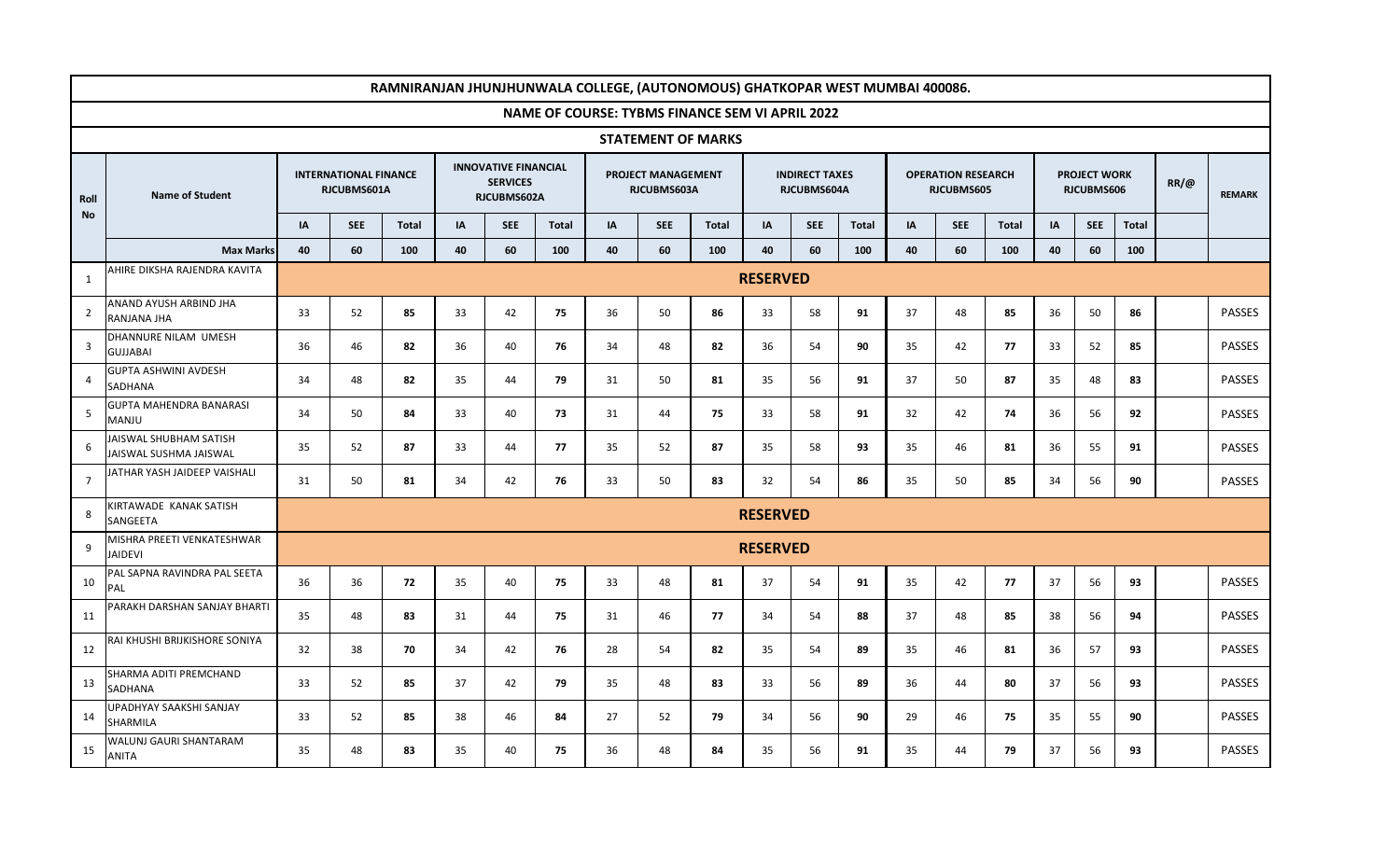|            | RAMNIRANJAN JHUNJHUNWALA COLLEGE, (AUTONOMOUS) GHATKOPAR WEST MUMBAI 400086. |    |                                             |              |                                                               |            |              |    |                                   |                                                        |    |                                      |              |    |                                         |              |    |                                   |              |             |               |
|------------|------------------------------------------------------------------------------|----|---------------------------------------------|--------------|---------------------------------------------------------------|------------|--------------|----|-----------------------------------|--------------------------------------------------------|----|--------------------------------------|--------------|----|-----------------------------------------|--------------|----|-----------------------------------|--------------|-------------|---------------|
|            |                                                                              |    |                                             |              |                                                               |            |              |    |                                   | <b>NAME OF COURSE: TYBMS FINANCE SEM VI APRIL 2022</b> |    |                                      |              |    |                                         |              |    |                                   |              |             |               |
|            |                                                                              |    |                                             |              |                                                               |            |              |    |                                   | <b>STATEMENT OF MARKS</b>                              |    |                                      |              |    |                                         |              |    |                                   |              |             |               |
| Roll<br>No | <b>Name of Student</b>                                                       |    | <b>INTERNATIONAL FINANCE</b><br>RJCUBMS601A |              | <b>INNOVATIVE FINANCIAL</b><br><b>SERVICES</b><br>RJCUBMS602A |            |              |    | PROJECT MANAGEMENT<br>RJCUBMS603A |                                                        |    | <b>INDIRECT TAXES</b><br>RJCUBMS604A |              |    | <b>OPERATION RESEARCH</b><br>RJCUBMS605 |              |    | <b>PROJECT WORK</b><br>RJCUBMS606 |              | $RR/\omega$ | <b>REMARK</b> |
|            |                                                                              | IA | <b>SEE</b>                                  | <b>Total</b> | IA                                                            | <b>SEE</b> | <b>Total</b> | IA | <b>SEE</b>                        | Total                                                  | IA | <b>SEE</b>                           | <b>Total</b> | IA | <b>SEE</b>                              | <b>Total</b> | IA | <b>SEE</b>                        | <b>Total</b> |             |               |
|            | <b>Max Marks</b>                                                             | 40 | 60                                          | 100          | 40                                                            | 60         | 100          | 40 | 60                                | 100                                                    | 40 | 60                                   | 100          | 40 | 60                                      | 100          | 40 | 60                                | 100          |             |               |
| 16         | WALUNJ KAUSTOOBH NITIN<br>VAISHALI                                           | 32 | 52                                          | 84           | 35                                                            | 42         | 77           | 34 | 48                                | 82                                                     | 33 | 56                                   | 89           | 32 | 46                                      | 78           | 36 | 56                                | 92           |             | <b>PASSES</b> |
| 17         | YADAV ALOKKUMAR RANVIJAY<br><b>GEETA</b>                                     |    | <b>RESERVED</b>                             |              |                                                               |            |              |    |                                   |                                                        |    |                                      |              |    |                                         |              |    |                                   |              |             |               |
| 18         | SHAIKH SOHEL SALIM SHABNAM                                                   | 35 | 50                                          | 85           | 36                                                            | 40         | 76           | 36 | 48                                | 84                                                     | 35 | 56                                   | 91           | 36 | 46                                      | 82           | 34 | 54                                | 88           |             | <b>PASSES</b> |
| 19         | SINGH ESHA RAJENDRA SAROJ                                                    | 35 | 52                                          | 87           | 33                                                            | 40         | 73           | 36 | 48                                | 84                                                     | 35 | 56                                   | 91           | 36 | 46                                      | 82           | 35 | 56                                | 91           |             | <b>PASSES</b> |
| 20         | TALWAR ATHARVA UMESH VIDYA                                                   | 35 | 44                                          | 79           | 36                                                            | 42         | 78           | 29 | 50                                | 79                                                     | 35 | 58                                   | 93           | 38 | 46                                      | 84           | 34 | 54                                | 88           |             | <b>PASSES</b> |
| 21         | SHAH RAHUL RAJENDRA SHAH<br>ASHA SHAH                                        | 32 | 52                                          | 84           | 32                                                            | 42         | 74           | 33 | 44                                | 77                                                     | 33 | 54                                   | 87           | 34 | 46                                      | 80           | 35 | 56                                | 91           |             | <b>PASSES</b> |
| 22         | VISHWAKARMA PRIYA<br>JAWAHARLAL TARA                                         | 32 | 52                                          | 84           | 34                                                            | 42         | 76           | 33 | 42                                | 75                                                     | 37 | 56                                   | 93           | 34 | 40                                      | 74           | 36 | 50                                | 86           |             | <b>PASSES</b> |
| 23         | CHAVAN RAJAN DAYAPRASAD<br>RAJKUMARI                                         | 35 | 52                                          | 87           | 33                                                            | 44         | 77           | 28 | 48                                | 76                                                     | 34 | 56                                   | 90           | 36 | 40                                      | 76           | 33 | 52                                | 85           |             | <b>PASSES</b> |
| 24         | SINGH SHWETA PRADEEP PINKY                                                   | 29 | 50                                          | 79           | 36                                                            | 42         | 78           | 31 | 48                                | 79                                                     | 29 | 54                                   | 83           | 36 | 50                                      | 86           | 35 | 48                                | 83           |             | <b>PASSES</b> |
| 25         | YADAV DEEPAK RAMBHAVAN<br>VIMALA                                             | 35 | 56                                          | 91           | 34                                                            | 44         | 78           | 35 | 56                                | 91                                                     | 35 | 58                                   | 93           | 37 | 54                                      | 91           | 36 | 56                                | 92           |             | <b>PASSES</b> |
| 26         | PANDEY SAKSHI CHINTAMANI<br>HIRA                                             | 36 | 46                                          | 82           | 36                                                            | 40         | 76           | 33 | 48                                | 81                                                     | 37 | 54                                   | 91           | 35 | 42                                      | 77           | 36 | 55                                | 91           |             | <b>PASSES</b> |
| 27         | SINGH PRATIKSHA PAWAN ANITA                                                  | 33 | 36                                          | 69           | 35                                                            | 46         | 81           | 27 | 56                                | 83                                                     | 35 | 56                                   | 91           | 33 | 40                                      | 73           | 34 | 56                                | 90           |             | <b>PASSES</b> |
| 28         | SAHU PRIYANKA PRAKASH<br>PRABHASINI                                          | 29 | 48                                          | 77           | 36                                                            | 42         | 78           | 32 | 48                                | 80                                                     | 30 | 56                                   | 86           | 36 | 46                                      | 82           | 35 | 56                                | 91           |             | <b>PASSES</b> |
| 29         | KANHOJIYA SANDEEP RAMCHET<br>SHUBHAVATI                                      | 35 | 44                                          | 79           | 31                                                            | 44         | 75           | 26 | 50                                | 76                                                     | 34 | 56                                   | 90           | 34 | 40                                      | 74           | 36 | 57                                | 93           |             | PASSES        |
| 30         | SINGH SAKSHI KAMLESH MANJU                                                   | 33 | 48                                          | 81           | 11                                                            | 42         | 53           | 30 | 50                                | 80                                                     | 31 | 52                                   | 83           | 33 | 34                                      | 67           | 36 | 55                                | 91           |             | <b>PASSES</b> |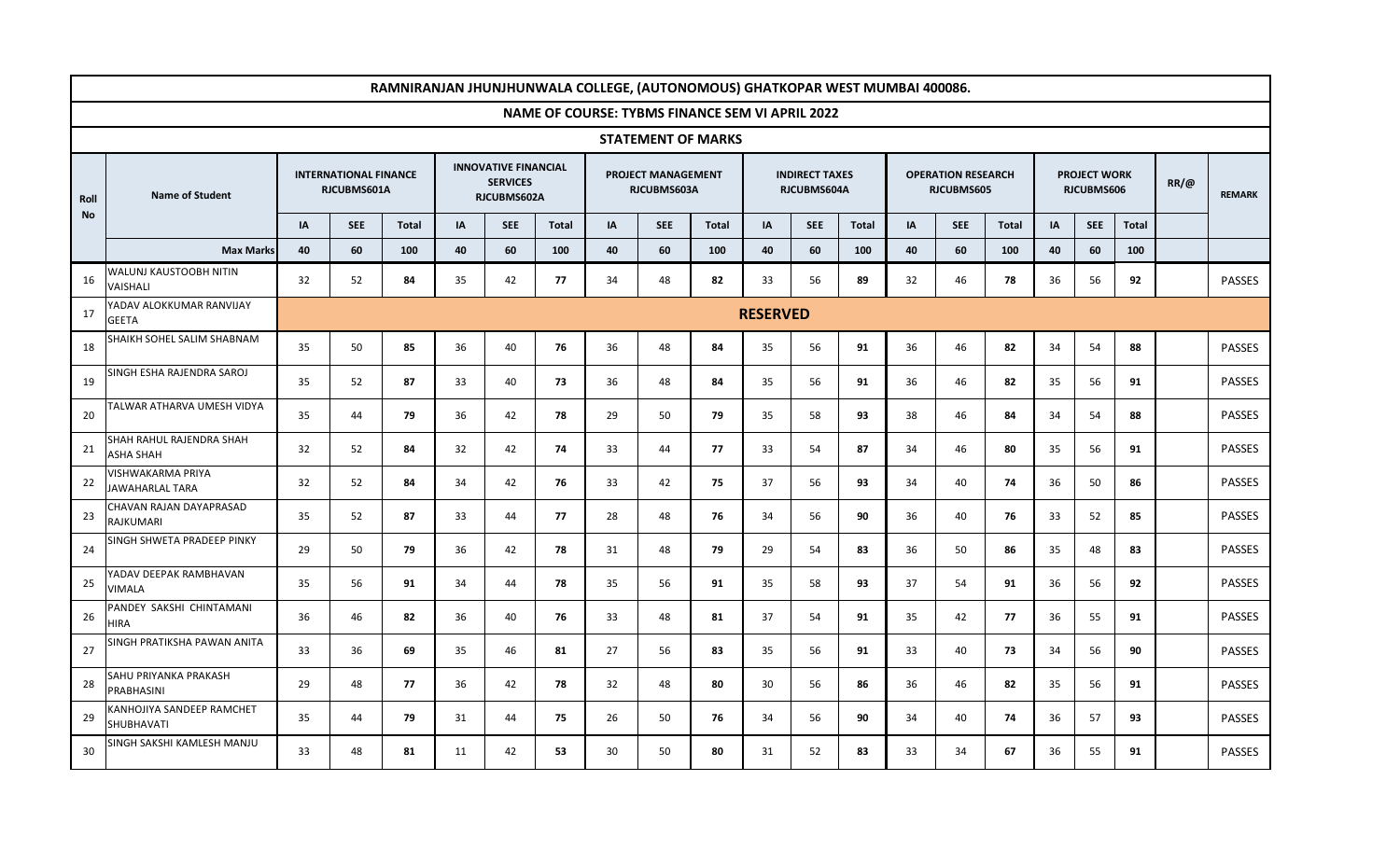|            | RAMNIRANJAN JHUNJHUNWALA COLLEGE, (AUTONOMOUS) GHATKOPAR WEST MUMBAI 400086. |    |                                                                            |              |    |                                |              |    |                                          |                                                 |                                      |            |              |                                         |            |              |    |                                   |              |             |               |
|------------|------------------------------------------------------------------------------|----|----------------------------------------------------------------------------|--------------|----|--------------------------------|--------------|----|------------------------------------------|-------------------------------------------------|--------------------------------------|------------|--------------|-----------------------------------------|------------|--------------|----|-----------------------------------|--------------|-------------|---------------|
|            |                                                                              |    |                                                                            |              |    |                                |              |    |                                          | NAME OF COURSE: TYBMS FINANCE SEM VI APRIL 2022 |                                      |            |              |                                         |            |              |    |                                   |              |             |               |
|            |                                                                              |    |                                                                            |              |    |                                |              |    |                                          | <b>STATEMENT OF MARKS</b>                       |                                      |            |              |                                         |            |              |    |                                   |              |             |               |
| Roll<br>No | <b>Name of Student</b>                                                       |    | <b>INNOVATIVE FINANCIAL</b><br><b>INTERNATIONAL FINANCE</b><br>RJCUBMS601A |              |    | <b>SERVICES</b><br>RJCUBMS602A |              |    | <b>PROJECT MANAGEMENT</b><br>RJCUBMS603A |                                                 | <b>INDIRECT TAXES</b><br>RJCUBMS604A |            |              | <b>OPERATION RESEARCH</b><br>RJCUBMS605 |            |              |    | <b>PROJECT WORK</b><br>RJCUBMS606 |              | $RR/\omega$ | <b>REMARK</b> |
|            |                                                                              | IA | <b>SEE</b>                                                                 | <b>Total</b> | IA | <b>SEE</b>                     | <b>Total</b> | IA | <b>SEE</b>                               | Total                                           | IA                                   | <b>SEE</b> | <b>Total</b> | IA                                      | <b>SEE</b> | <b>Total</b> | IA | <b>SEE</b>                        | <b>Total</b> |             |               |
|            | <b>Max Marks</b>                                                             | 40 | 60                                                                         | 100          | 40 | 60                             | 100          | 40 | 60                                       | 100                                             | 40                                   | 60         | 100          | 40                                      | 60         | 100          | 40 | 60                                | 100          |             |               |
| 31         | SHAIKH SAIMA HAQIQULLAH ABIDA                                                | 35 | 52                                                                         | 87           | 16 | 46                             | 62           | 34 | 54                                       | 88                                              | 37                                   | 60         | 97           | 35                                      | 44         | 79           | 36 | 50                                | 86           |             | PASSES        |
| 32         | VISHWAKARMA RESHMA RAMESH<br>SUNITA                                          | 35 | 52                                                                         | 87           | 34 | 46                             | 80           | 35 | 54                                       | 89                                              | 37                                   | 60         | 97           | 35                                      | 46         | 81           | 33 | 52                                | 85           |             | <b>PASSES</b> |
| 33         | SINGH TULSI MANOJ SUNITA                                                     | 34 | 54                                                                         | 88           | 34 | 40                             | 74           | 34 | 44                                       | 78                                              | 36                                   | 56         | 92           | 36                                      | 40         | 76           | 35 | 55                                | 90           |             | <b>PASSES</b> |
| 34         | POOJARY TAVISH SURESH<br>JAYSHREE                                            | 34 | 48                                                                         | 82           | 34 | 46                             | 80           | 27 | 50                                       | 77                                              | 33                                   | 56         | 89           | 34                                      | 38         | 72           | 36 | 56                                | 92           |             | <b>PASSES</b> |
| 35         | GANGAN SAYLI SUDHAKAR SNEHAL                                                 | 32 | 44                                                                         | 76           | 33 | 36                             | 69           | 29 | 42                                       | 71                                              | 30                                   | 38         | 68           | 24                                      | 34         | 58           | 36 | 55                                | 91           |             | <b>PASSES</b> |
| 36         | GUPTA DEEPAK KUMAR RAMJEE<br>SUMANDEVI                                       | 35 | 44                                                                         | 79           | 34 | 44                             | 78           | 28 | 50                                       | 78                                              | 32                                   | 56         | 88           | 32                                      | 44         | 76           | 34 | 56                                | 90           |             | <b>PASSES</b> |
| 37         | SHUKLA BRIJESHKUMAR<br>KLESHKUMAR MANSHA SHUKLA                              | 36 | 40                                                                         | 76           | 33 | 44                             | 77           | 28 | 52                                       | 80                                              | 37                                   | 60         | 97           | 38                                      | 38         | 76           | 35 | 56                                | 91           |             | <b>PASSES</b> |
| 38         | PAL SHRISHTI SURESH PAL BABITA<br>PAL                                        | 35 | 38                                                                         | 73           | 33 | 44                             | 77           | 29 | 46                                       | 75                                              | 34                                   | 52         | 86           | 33                                      | 32         | 65           | 36 | 57                                | 93           |             | <b>PASSES</b> |
| 39         | SINGH SAKSHI ATUL SUNITA                                                     | 33 | 46                                                                         | 79           | 11 | 42                             | 53           | 30 | 50                                       | 80                                              | 31                                   | 52         | 83           | 33                                      | 36         | 69           | 37 | 56                                | 93           |             | PASSES        |
| 40         | PANDEY HARIOMSATYAM ANIL<br>MANJU                                            |    |                                                                            |              |    |                                |              |    |                                          |                                                 | <b>RESERVED</b>                      |            |              |                                         |            |              |    |                                   |              |             |               |
| 41         | SHAIKH KAIHAN TAJUDD RUKHSAR                                                 | 35 | 52                                                                         | 87           | 37 | 42                             | 79           | 34 | 46                                       | 80                                              | 34                                   | 58         | 92           | 32                                      | 42         | 74           | 36 | 57                                | 93           |             | <b>PASSES</b> |
| 42         | DUBARIYA BHAKTI PREMJI SHAMU                                                 | 25 | 38                                                                         | 63           | 31 | 28                             | 59           | 21 | 38                                       | 59                                              | 31                                   | 44         | 75           | 24                                      | 40         | 64           | 37 | 56                                | 93           |             | <b>PASSES</b> |
| 43         | YADAV MANJU DILIP LAXMI                                                      | 33 | 48                                                                         | 81           | 36 | 40                             | 76           | 36 | 46                                       | 82                                              | 35                                   | 58         | 93           | 36                                      | 46         | 82           | 35 | 55                                | 90           |             | <b>PASSES</b> |
| 44         | GUPTA TULSI GANGAPRASD ANITA                                                 |    |                                                                            |              |    |                                |              |    |                                          |                                                 | <b>RESERVED</b>                      |            |              |                                         |            |              |    |                                   |              |             |               |
| 45         | AISWAL PRIYANSHU SUNIL REENA                                                 |    |                                                                            |              |    |                                |              |    |                                          |                                                 | <b>RESERVED</b>                      |            |              |                                         |            |              |    |                                   |              |             |               |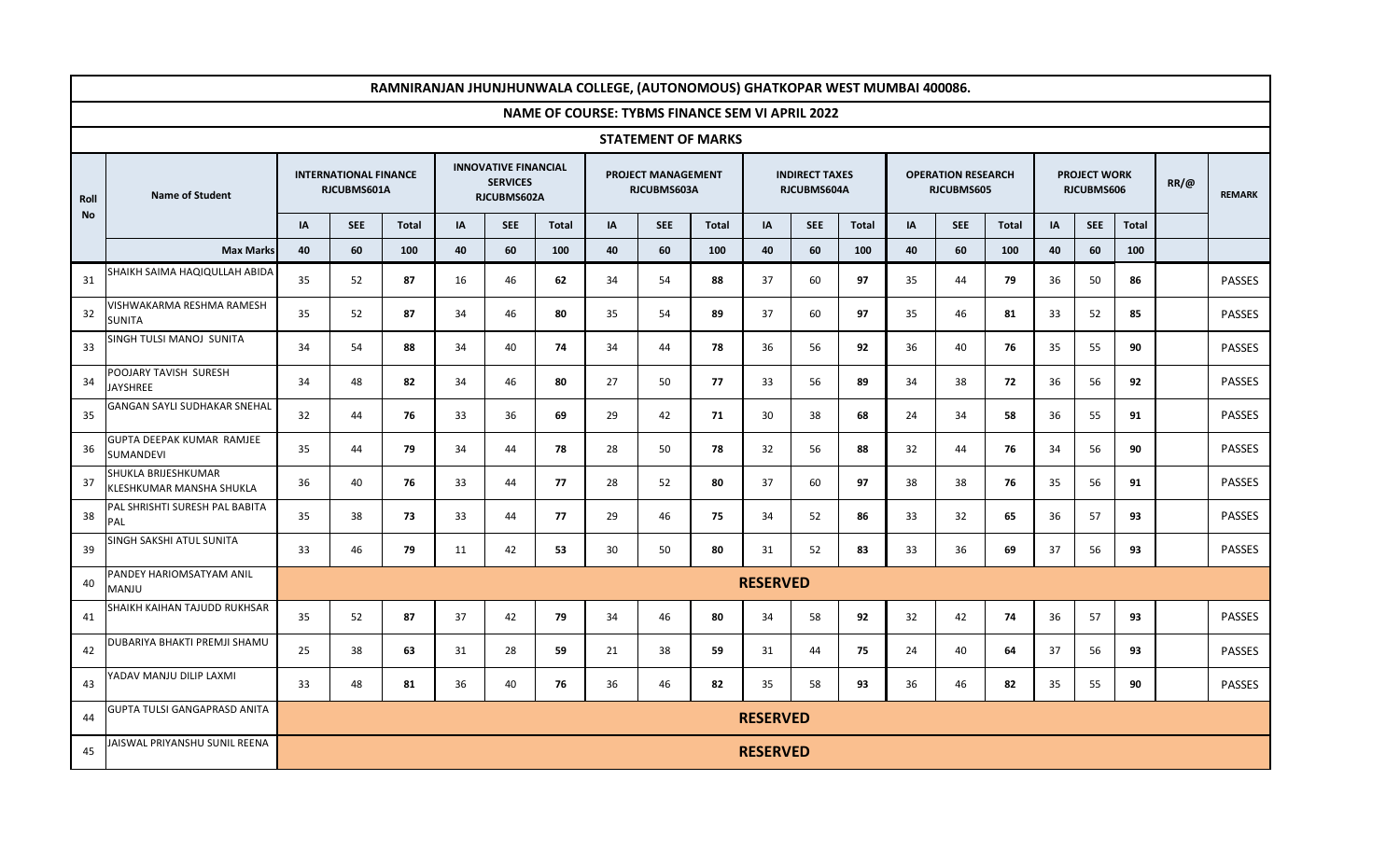|            | RAMNIRANJAN JHUNJHUNWALA COLLEGE, (AUTONOMOUS) GHATKOPAR WEST MUMBAI 400086. |                                             |                                                                                                    |              |    |                                                               |              |    |                                   |                           |                                      |            |              |                                         |            |               |    |                                   |              |             |               |
|------------|------------------------------------------------------------------------------|---------------------------------------------|----------------------------------------------------------------------------------------------------|--------------|----|---------------------------------------------------------------|--------------|----|-----------------------------------|---------------------------|--------------------------------------|------------|--------------|-----------------------------------------|------------|---------------|----|-----------------------------------|--------------|-------------|---------------|
|            | NAME OF COURSE: TYBMS FINANCE SEM VI APRIL 2022                              |                                             |                                                                                                    |              |    |                                                               |              |    |                                   |                           |                                      |            |              |                                         |            |               |    |                                   |              |             |               |
|            |                                                                              |                                             |                                                                                                    |              |    |                                                               |              |    |                                   | <b>STATEMENT OF MARKS</b> |                                      |            |              |                                         |            |               |    |                                   |              |             |               |
| Roll<br>No | <b>Name of Student</b>                                                       | <b>INTERNATIONAL FINANCE</b><br>RJCUBMS601A |                                                                                                    |              |    | <b>INNOVATIVE FINANCIAL</b><br><b>SERVICES</b><br>RJCUBMS602A |              |    | PROJECT MANAGEMENT<br>RJCUBMS603A |                           | <b>INDIRECT TAXES</b><br>RJCUBMS604A |            |              | <b>OPERATION RESEARCH</b><br>RJCUBMS605 |            |               |    | <b>PROJECT WORK</b><br>RJCUBMS606 |              | $RR/\omega$ | <b>REMARK</b> |
|            |                                                                              | IA                                          | <b>SEE</b>                                                                                         | <b>Total</b> | IA | <b>SEE</b>                                                    | <b>Total</b> | IA | <b>SEE</b>                        | Total                     | IA                                   | <b>SEE</b> | <b>Total</b> | IA                                      | <b>SEE</b> | <b>Total</b>  | IA | <b>SEE</b>                        | <b>Total</b> |             |               |
|            | <b>Max Marks</b>                                                             | 40                                          | 60                                                                                                 | 100          | 40 | 60                                                            | 100          | 40 | 60                                | 100                       | 40                                   | 60         | 100          | 40                                      | 60         | 100           | 40 | 60                                | 100          |             |               |
| 46         | INDORE SNEHA DATTATRAY<br>POOJA                                              | 37                                          | 46                                                                                                 | 83           | 33 | 44                                                            | 77           | 33 | 52                                | 85                        | 38                                   | 58         | 96           | 36                                      | 40         | 76            | 33 | 52                                | 85           |             | <b>PASSES</b> |
| 47         | SINGH AKSHATA KAMLESH RENU                                                   | 36                                          | 52                                                                                                 | 88           | 33 | 46                                                            | 79           | 33 | 56                                | 89                        | 37                                   | 60         | 97           | 36                                      | 46         | 82            | 35 | 53                                | 88           |             | <b>PASSES</b> |
| 48         | KESARI PRIYA SHIVBABU ANJANA                                                 | 34                                          | 42<br>76<br>33<br>44<br>77<br>29<br>48<br>77<br>33<br>56<br>89<br>34<br>40<br>74<br>36<br>56<br>92 |              |    |                                                               |              |    |                                   |                           |                                      |            |              |                                         |            | <b>PASSES</b> |    |                                   |              |             |               |
| 49         | SIDDIQUI SADAF SHAMIM SHAHIN                                                 | 35                                          | 52                                                                                                 | 87           | 34 | 48                                                            | 82           | 33 | 56                                | 89                        | 37                                   | 60         | 97           | 34                                      | 46         | 80            | 36 | 55                                | 91           |             | <b>PASSES</b> |
| 50         | SINGH PRIYANSHU VIRENDRA<br><b>NIRMALA</b>                                   | <b>RESERVED</b>                             |                                                                                                    |              |    |                                                               |              |    |                                   |                           |                                      |            |              |                                         |            |               |    |                                   |              |             |               |
| 51         | SUTHAR VIDYA KANTILAL VIMALA                                                 |                                             | <b>RESERVED</b>                                                                                    |              |    |                                                               |              |    |                                   |                           |                                      |            |              |                                         |            |               |    |                                   |              |             |               |
| 52         | CHAUHAN UMESH GOMATI<br>LALMATI                                              |                                             |                                                                                                    |              |    |                                                               |              |    |                                   |                           | <b>RESERVED</b>                      |            |              |                                         |            |               |    |                                   |              |             |               |
| 53         | SINGH SUNNY DINANATH SAMPATI<br><b>DEVI</b>                                  |                                             |                                                                                                    |              |    |                                                               |              |    |                                   |                           | <b>RESERVED</b>                      |            |              |                                         |            |               |    |                                   |              |             |               |
| 54         | GHADGE SNEHA BHAGWAN<br>SANGEETA                                             | 36                                          | 42                                                                                                 | 78           | 35 | 42                                                            | 77           | 34 | 50                                | 84                        | 36                                   | 56         | 92           | 36                                      | 48         | 84            | 33 | 56                                | 89           |             | <b>PASSES</b> |
| 55         | RAMESH CHANDRA BABITA DUBEY<br><b>GEETA</b>                                  |                                             |                                                                                                    |              |    |                                                               |              |    |                                   |                           | <b>RESERVED</b>                      |            |              |                                         |            |               |    |                                   |              |             |               |
| 56         | BARANWAL SAURABH SHIVPRASAD<br>REKHA                                         | 36                                          | 52                                                                                                 | 88           | 35 | 42                                                            | 77           | 34 | 50                                | 84                        | 36                                   | 58         | 94           | 36                                      | 48         | 84            | 36 | 56                                | 92           |             | <b>PASSES</b> |
| 57         | KUMAR VARUN PAWAN KUMAR<br>PROMILA                                           | 35                                          | 46                                                                                                 | 81           | 35 | 44                                                            | 79           | 33 | 50                                | 83                        | 36                                   | 58         | 94           | 36                                      | 50         | 86            | 36 | 55                                | 91           |             | <b>PASSES</b> |
| 58         | GOUD DEEPAK SHYAMBAHADUR<br><b>GUDDIDEVI</b>                                 | 36                                          | 46                                                                                                 | 82           | 36 | 42                                                            | 78           | 35 | 50                                | 85                        | 36                                   | 58         | 94           | 34                                      | 48         | 82            | 34 | 56                                | 90           |             | <b>PASSES</b> |
| 59         | PANDEY ANKIT SHEETLAPRASAD<br>KANCHAN                                        | 36                                          | 32                                                                                                 | 68           | 34 | 44                                                            | 78           | 33 | 48                                | 81                        | 35                                   | 58         | 93           | 36                                      | 48         | 84            | 35 | 50                                | 85           |             | <b>PASSES</b> |
| 60         | PANDEY NEHA MANOJ UMESH                                                      |                                             |                                                                                                    |              |    |                                                               |              |    |                                   |                           | <b>RESERVED</b>                      |            |              |                                         |            |               |    |                                   |              |             |               |